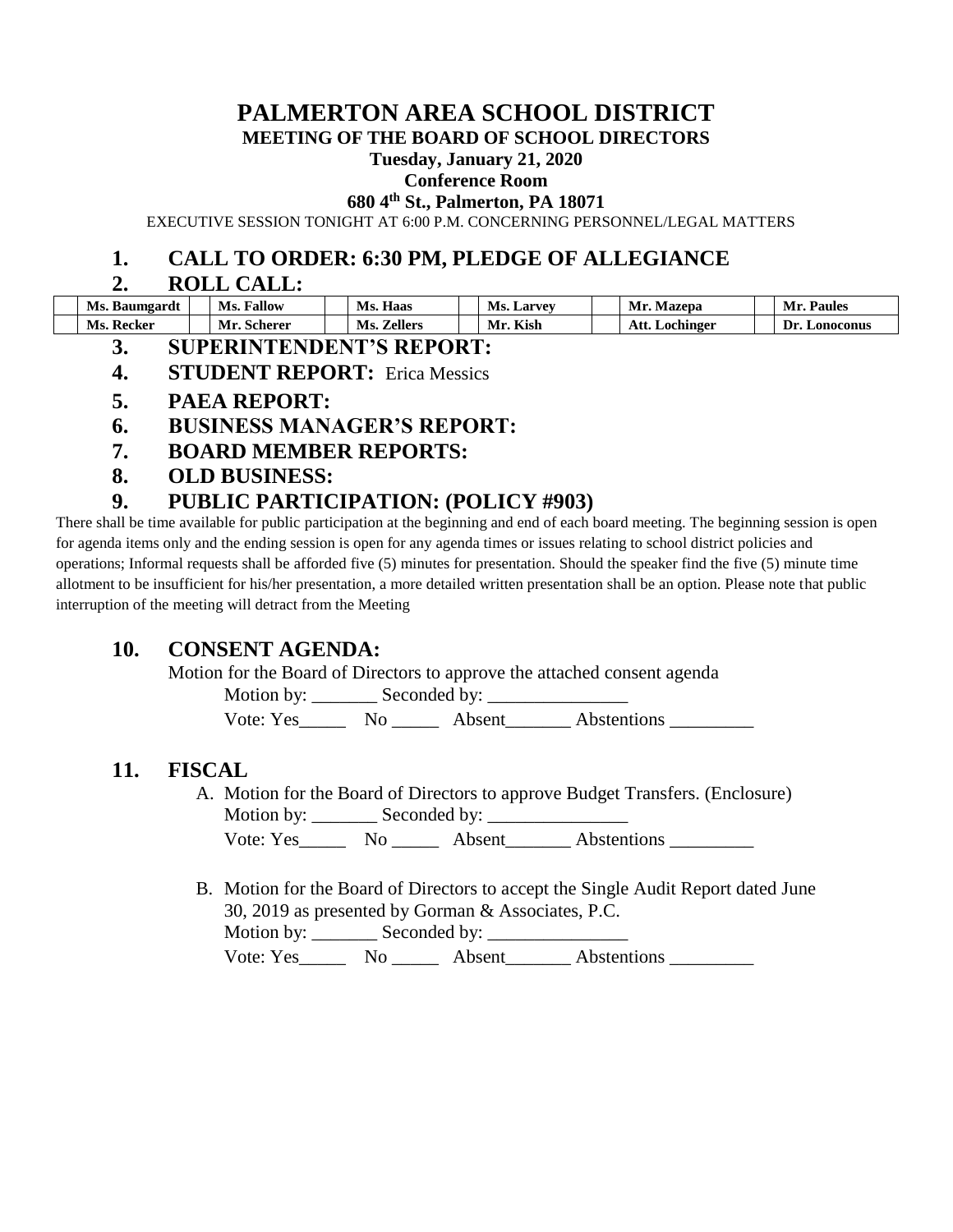- C. Motion for the Board of Directors to approve the 2020-2021 Lehigh Carbon Community College operating budget of \$43,858,473 and capital budget of \$10,763,307. This includes a provision that total budgeted expenditures can be exceeded to the extent that total revenue is exceeded. It is noted that Palmerton's total contribution will decrease \$6,636 or 3.1%. Motion by: \_\_\_\_\_\_\_ Seconded by: \_\_\_\_\_\_\_\_\_\_\_\_\_\_\_ Vote: Yes\_\_\_\_\_\_\_\_\_ No \_\_\_\_\_\_\_\_ Absent\_\_\_\_\_\_\_\_\_ Abstentions
- D. Motion for the Board of Directors to appoint Berkheimer Associates, Bangor, PA as the delinquent tax collector of the 2019-2020 school year per capita taxes effective January 1, 2020. There is no fee assessed to the District for this service, the fees are assessed to the taxpayer. Motion by: \_\_\_\_\_\_\_ Seconded by: \_\_\_\_\_\_\_\_\_\_\_\_\_\_\_ Vote: Yes\_\_\_\_\_\_\_ No \_\_\_\_\_\_\_ Absent\_\_\_\_\_\_\_\_ Abstentions \_\_\_\_\_\_\_\_\_\_\_

#### **12. INFORMATION ITEMS:** (Enclosures)

- A. Student Enrollment October 31, 2019
- B. LCCC Meeting Minutes, December 5, 2019
- C. LCCC President's Desk, January 2020
- D. State Ethics Forms
- E. Board Summary
- F. 2019 Delinquent Real Estate Taxes

G. Policies: 004 - Membership, 150 - Title I, 201 - Admission of Students, 208 - Withdrawal from School, 224 - Care of School Property, 352 - Employee use of Electronic Devices, 805.1 - Relations with Law Enforcement, 805.2- School Security Personnel, 815 - Acceptable Use of Electronic Resources, 815.1 - Social Media, 815.2 - Use of Livestream Video on School District Property

#### **14. PUBLIC PARTICIPATION:**

#### **15. FOR THE GOOD OF THE ORDER:**

#### **16. ADJOURNMENT:**

 Motion by: \_\_\_\_\_\_ Seconded by: \_\_\_\_\_\_\_\_\_\_\_\_\_\_\_\_\_\_ Vote: Yes\_\_\_\_\_\_\_\_ No \_\_\_\_\_\_\_ Absent\_\_\_\_\_\_ Abstentions \_\_\_\_\_\_\_\_

#### **PASD MEETING SCHEDULE:**

**Board Workshop/Meeting:** Tuesday, February 4, 2020 **BOE Meeting:** Tuesday, February 18, 2020, 6:30 PM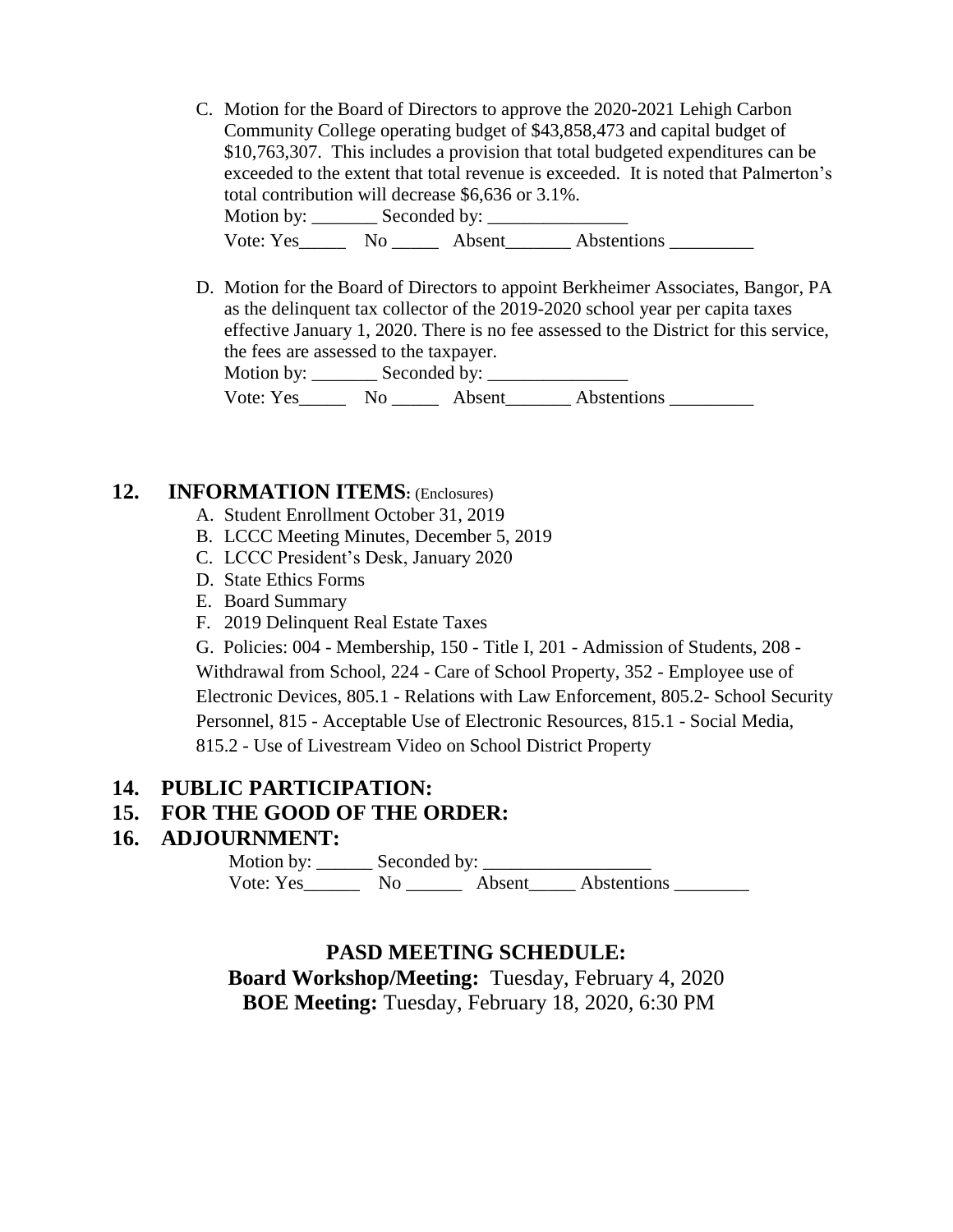# **PALMERTON AREA SCHOOL DISTRICT Consent Agenda Tuesday, January 21, 2020**

# **1. MEETING MINUTES:** (Enclosures)

Approve Board Minutes from December 3, 2019 and Reorganization Minutes from December 3, 2019.

# **2. APPROVAL OF FINANCIAL REPORTS FOR DISTRICT ACCOUNTS:**

Approve the financial reports listed below:

- A. Accounts Payable (Enclosures)
- B. Treasurers Reports (Enclosures)

#### **3. PERSONNEL:**

A. Approve Ryan Kish as delegate to the Carbon County Tax Collection Committee.

|                  | $\mu$ . Approve the following extra-curricular positions for the 2020-2021 school |            |
|------------------|-----------------------------------------------------------------------------------|------------|
| Chris Walkowiak  | <b>Head Football Coach</b>                                                        | \$6,227    |
| Fred Lesher      | <b>Asst. Football Coach</b>                                                       | \$4,077    |
| Mark Versuk      | Asst. Football Coach                                                              | \$4,077    |
| Mike Falcone     | Asst. Football Coach                                                              | \$4,077    |
| Logan Lesher     | Asst. Football Coach                                                              | \$4,077    |
| David O'Brien    | Head Girls' Soccer Coach                                                          | \$4,095    |
| Lyndsey Heinrich | 1/2 Asst. Girls' Soccer Coach                                                     | \$1,344.50 |
| Alex Knoll       | Co-Head Golf Coach                                                                | \$1,231.50 |
| Mike Brennan     | Co-Head Golf Coach                                                                | \$1,231.50 |
| William Zeky     | <b>Head Cross Country Coach</b>                                                   | \$4,095    |
| Marsha Thomas    | <b>Head Volleyball Coach</b>                                                      | \$4,095    |
| John Cronk       | Asst. Volleyball Coach                                                            | \$2,689    |
| Lauren Michalik  | <b>Head Field Hockey Coach</b>                                                    | \$4,095    |
| Jen Denaro       | MS Head Softball Coach                                                            | \$2,689    |
|                  |                                                                                   |            |

B. Approve the following extra-curricular positions for the 2020-2021 school year:

- C. Approve Dianne Smelas to the substitute secretary list, effective January 22, 2020.
- D. Accept the retirement of Susan J. Parisi from her position of Building Secretary at Parkside Education Center, effective August 27<sup>th</sup>, 2020.
- E. Approve the salary movement of Whitney Kern- Bachelors +15 to Bachelors +30
- F. Approve Angela Rivera as an Elementary Teacher substitute, effective January 22, 2020
- G. Approve Robin Klock as the PT flex custodian at the rate of \$13.82/hour, effective January 26, 2020